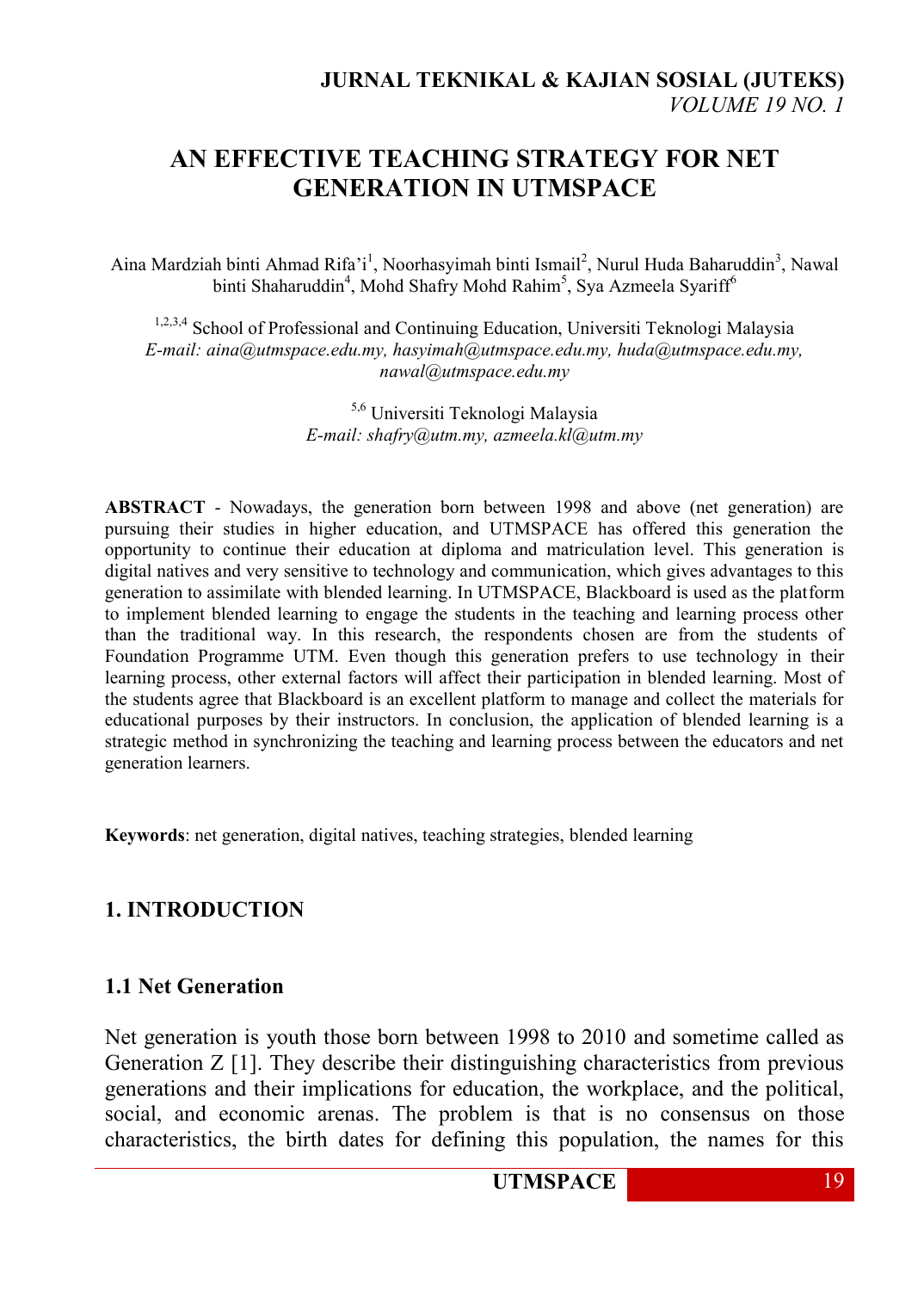# **JURNAL TEKNIKAL & KAJIAN SOSIAL (JUTEKS)**

#### *VOLUME 19 NO. 1*

generation, and whether it is even possible to identify a clear- cut profile [2]. Every generation has beliefs, values, cultures, perspectives, interests, and different skills for life and work. The generation born in the early 2000s is exposed to the rapid development of technology and called the net generation. This net generation characters are very sensitive to technology and communication, meaning they have an advantage in the field of information and knowledge development.

Some characteristics define the net generation such as:

- 1. They're digital natives
- 2. The world they live in has never felt safe
- 3. They're accepting
- 4. They're health-conscious
- 5. They value their privacy
- 6. They're entrepreneurial and worried about their future prospects
- 7. They're changing the distinction between childhood and adulthood

Based on these characteristics, net generation or generation Z is seen to be intact with blended learning where blended learning is an approach to education that combines online educational materials and opportunities for interaction online with traditional place-based classroom methods.

### **1.2 Blended Learning for Net Generation**

Many variables are used in the teaching and learning process. Blended learning is a new term used in higher education and also in a corporate setting. Sometimes, another term such as a hybrid course is used other than blended learning. This definition highlights the ongoing convergence of two archetypal learning environments: the traditional face-to-face (F2F) environment with the distributed (or technology-mediated) environment [3, 4].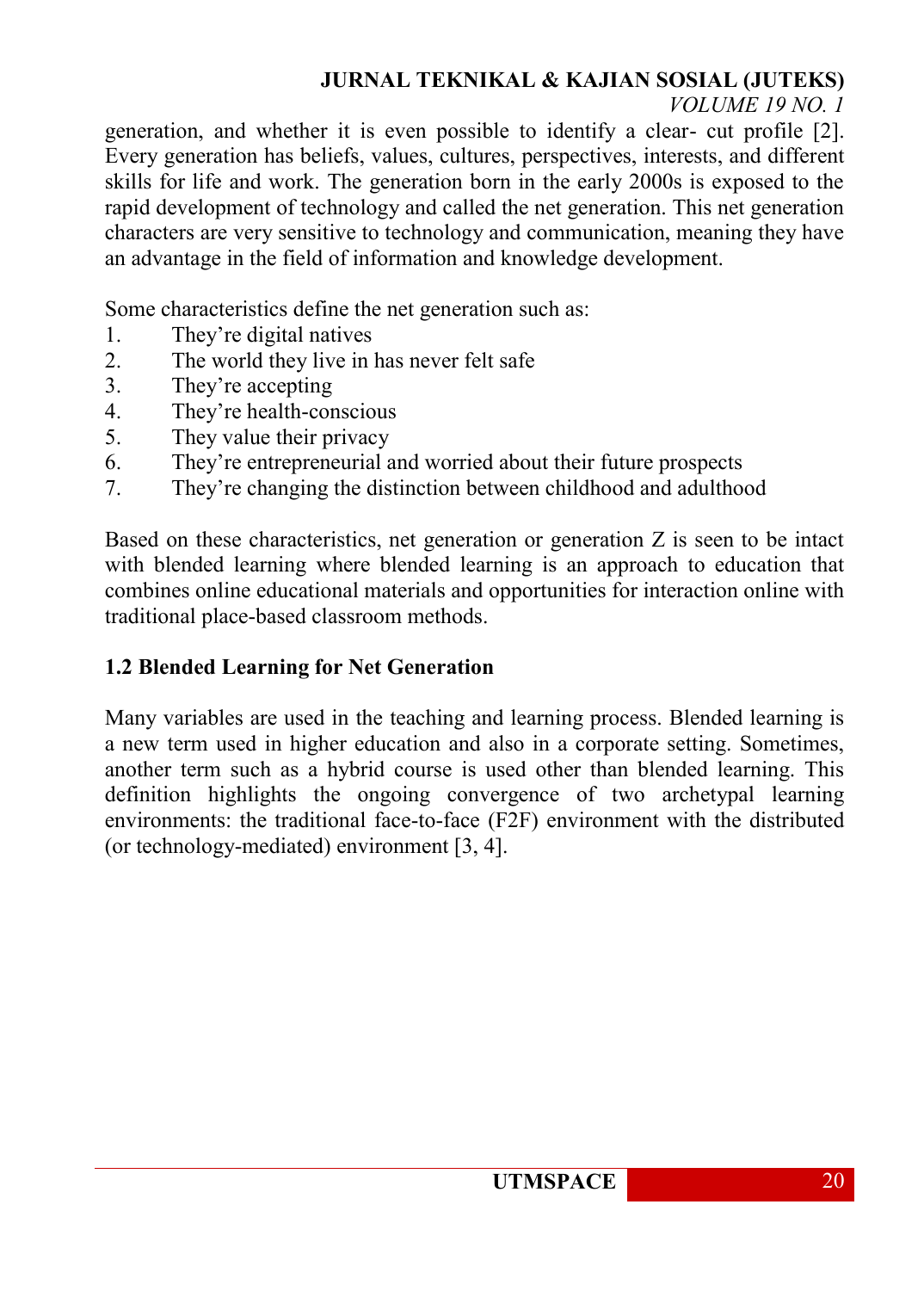**JURNAL TEKNIKAL & KAJIAN SOSIAL (JUTEKS)** *VOLUME 19 NO. 1*



**Figure 1.** Blended learning combines traditional face-to-face and computermediated instruction

Blended learning is adopted widely in educational settings. Over the past decade, blended courses have increased in higher education (HE). Blended learning becomes more prevalent opportunities for research into blended learning are also growing. Researchers and practitioners need to know the current issues and lines of inquiry prominent in blended learning to direct them to the cutting-edge research and enable them to identify the most pressing problems [5].

While the educators who were born in an earlier era are still not familiar with it, so that educators often claimed to be "clueless" (stuttering technology), to address this need no innovations in the learning process so that it complies with these characters, combines conventional learning with communication media such as WhatsApp and google drive is one easy solution social studies lesson on the Z generation.

Learners who are accustomed to communicating using social networks can access the material and lesson plans that have been prepared with structured each meeting. So that they can read or prepare questions before the learning begins. This learning to stand on its information technology infrastructure and can be done anytime and anywhere. So, learning by using blended learning has characteristics that are open, flexible, and can occur anywhere [6].

Hence, this research is developed to assist the instructors in approaching their student's interest in the teaching and learning process especially for net generation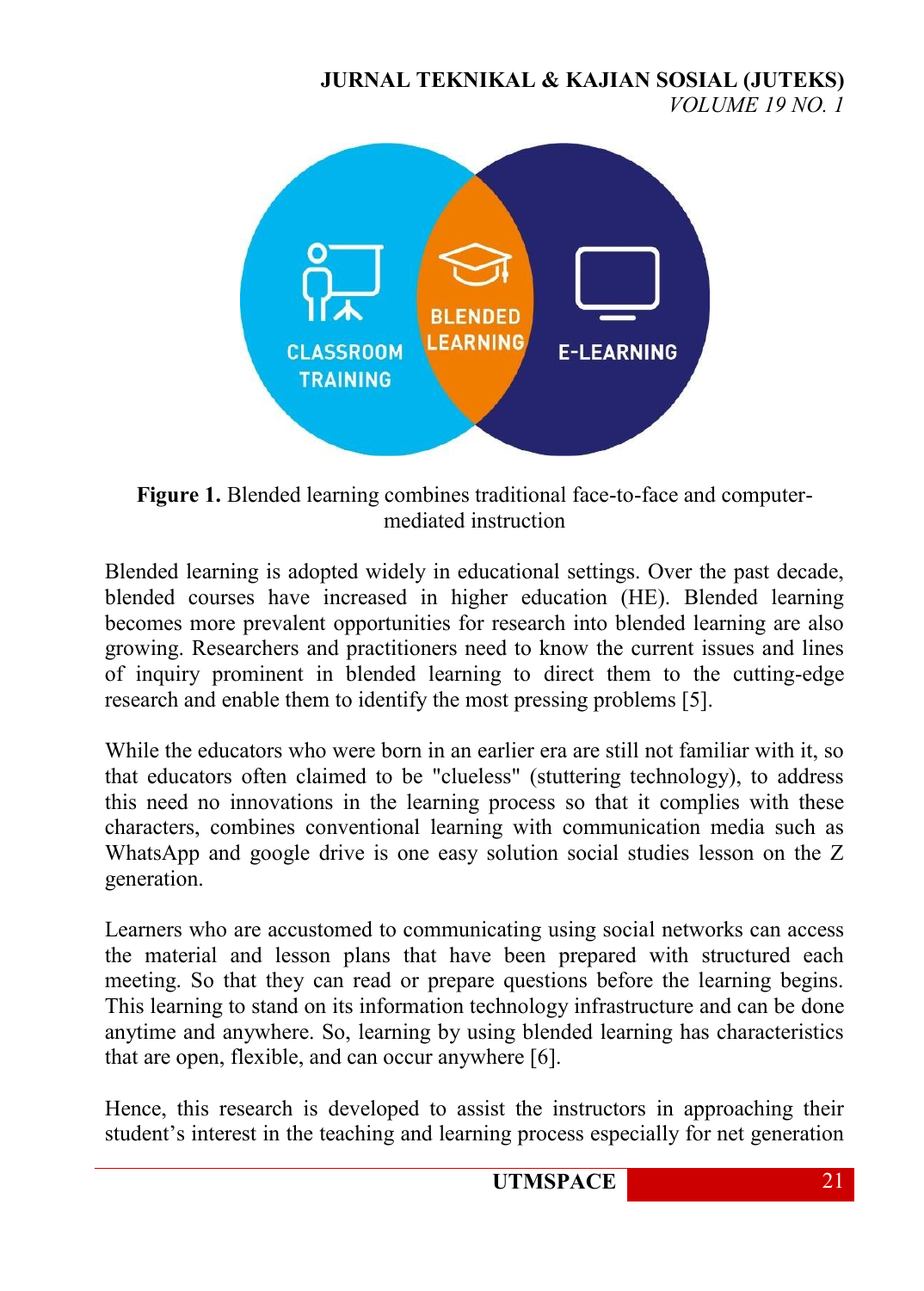# **JURNAL TEKNIKAL & KAJIAN SOSIAL (JUTEKS)**

#### *VOLUME 19 NO. 1*

by using blended learning. Blended learning is one of the methods used in the teaching and learning process, and the platform provided in implementing blended learning in UTMSPACE is Blackboard. An interactive class assimilated with the lecturer's experience will increase the interest of net generation involvement in teaching and learning sessions in the classroom, and it will help the instructor or lecturer to handle the student better.

### **2. MATERIALS AND METHODS**

#### **2.1 Sample and surveys**

The total number of 36 respondents from the Foundation Programme UTM participated in this research. The respondents must experience using Blackboard in their classes. A set of the questionnaire is developed and distributed to the respondents using google drive. In this study, the respondents are the students from the Foundation Programme UTM. The mean age for all of the respondents is 18 years old. These respondents were classed as net generation or millennials. The questionnaire distributed during the second semester of the programme.

A set of questionnaire was developed based on the participation of the students towards blended learning. A set of questionnaire given to the respondents and it is divided into seven parts, which cover their personal information, their concern in participating in blended learning, allocated time for blended learning, their experience towards implementing blended learning in teaching and learning process, their satisfaction, and their suggestion. After that, the results of the questionnaire are collected and analyse.

### **3. RESULTS AND DISCUSSION**

This research is conducted using both female and male students as respondents to answer the questionnaire. From this survey, all respondents own a smartphone and spend more than 10 hours of their 24 hours using their smartphone. These respondents had taken a maximum of seven (7) courses in their semester, and an average of three (3) courses are using Blackboard as exposure of blended learning to the students.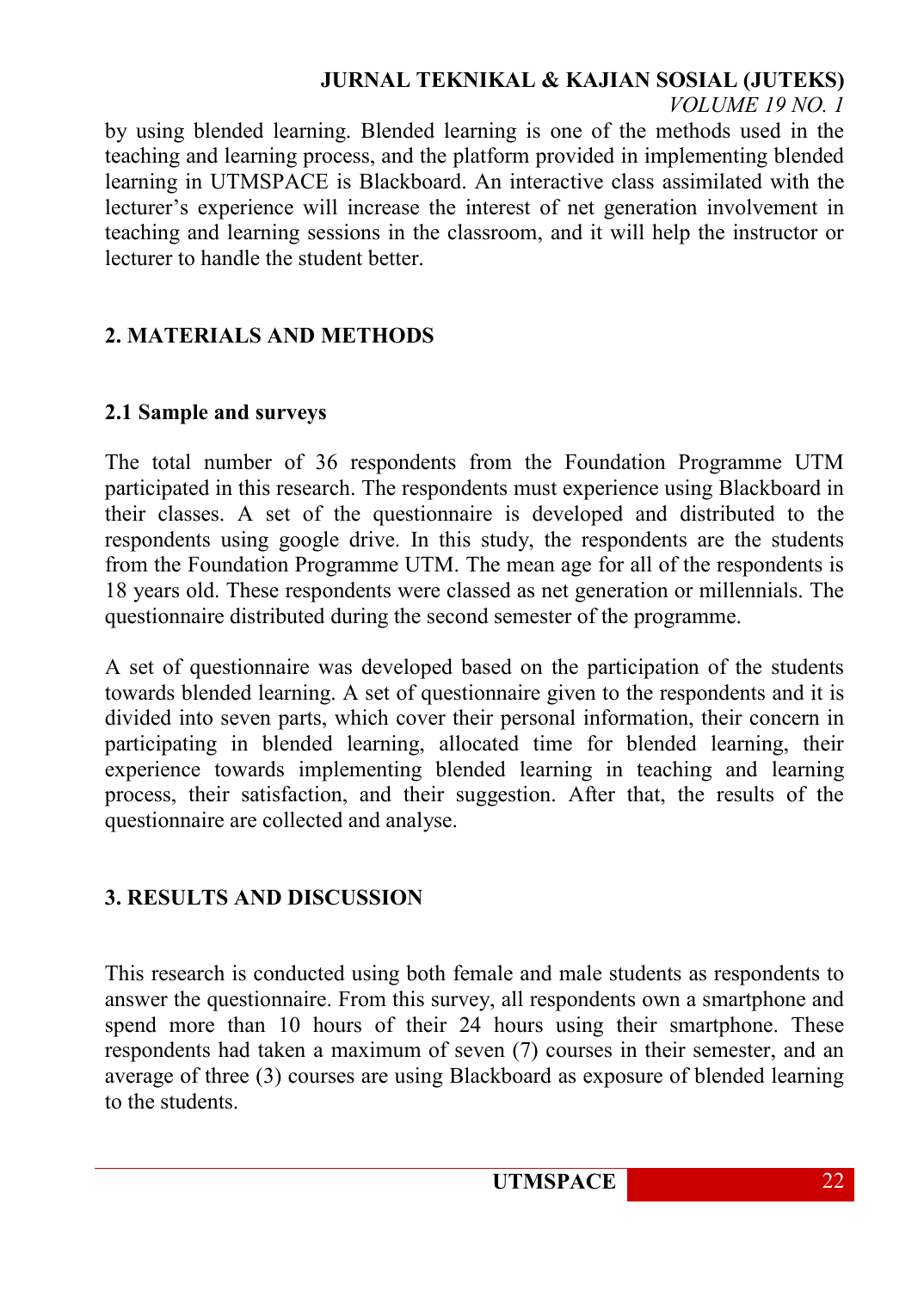#### **JURNAL TEKNIKAL & KAJIAN SOSIAL (JUTEKS)** *VOLUME 19 NO. 1*

Students spend their six (6) hours from their 24 hours on Blackboard learn which is used as a tool in promoting blended learning. That means students are comfortable with using Blackboard as their tool in the learning process where they can keep their studying materials such as notes and tutorial questions in this Blackboard. That's why they can spend 25% of their hours in Blackboard by using it to revise their studies.

Even though students are passionate about blended learning, other factors such as inexperienced instructors, not so cooperative students, or bad internet will affect their participation in blended learning.

Respondents suggested the subject such as physics, chemistry, mathematics, computing and philosophy should be integrated with blended learning. In line with engaging net generation with blended learning more effectively, educators need to consider strategies that exploit the social networking skills students exhibit outside of class. By incorporating the online habits of net generation students with clear goals, educators can utilize the characteristic proficiencies of their students while ensuring focused learning and positive outcomes.

## **4. CONCLUSION**

In this technology-driven world, technology has assimilated with the traditional teaching and learning method for net generation learners. Hence, the application of blended learning is a strategic method in synchronizing the teaching and learning process between the educators and net generation learners. Even though the net generation is forefront in technological changes, educators must not abdicate their role as authorities directing the learning experiences of their students. Such engagement will improve the delivery of curriculum in an innovative way and compliant with a new teaching process that is focusing on a "student-directed" learning approaches [6].

### **ACKNOWLEDGEMENT**

The authors would like to thank and acknowledge UTMSPACE Research Grant: Potential Development Fund (SP-PDF/2018/) for the financial support of this research project.